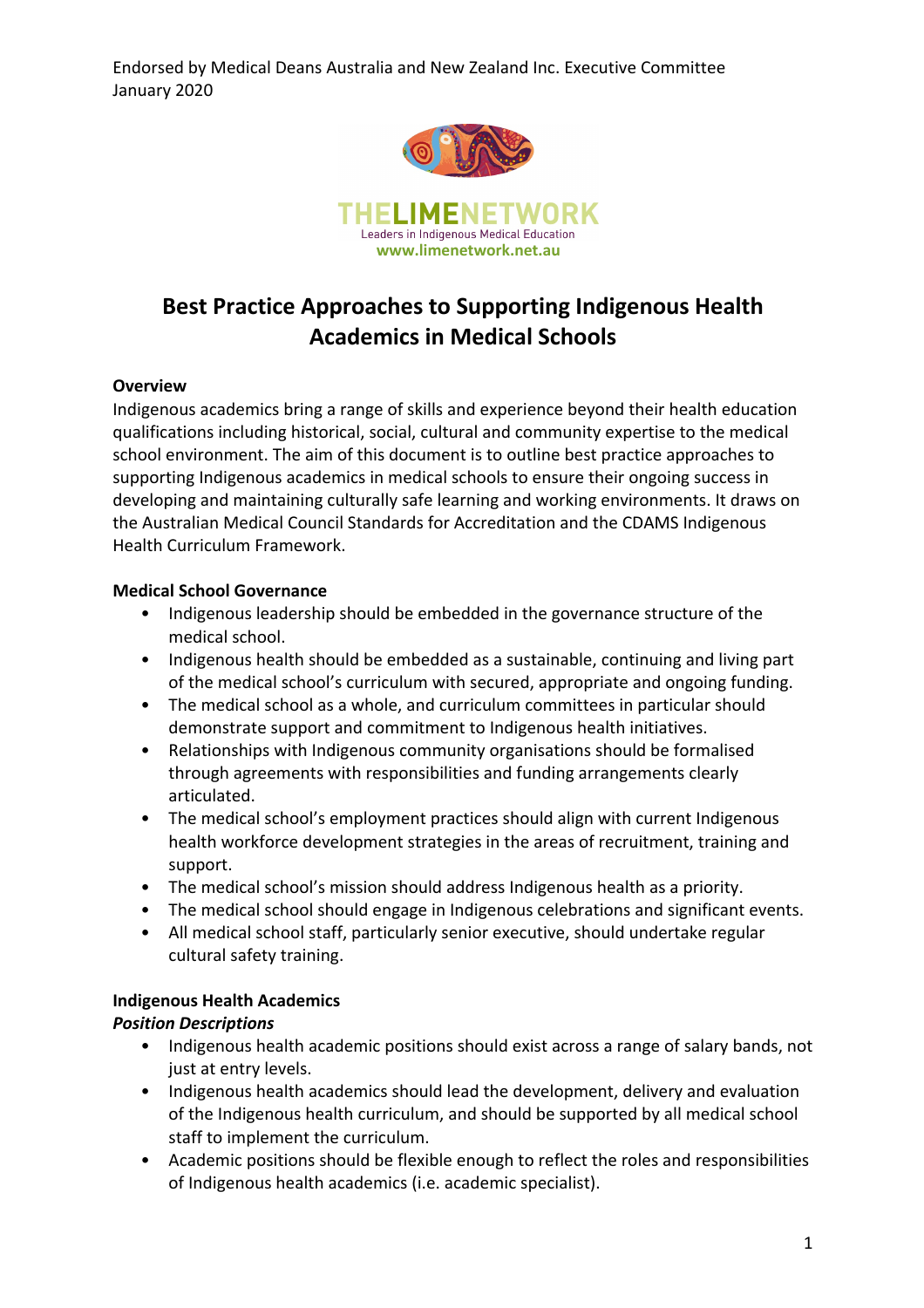- Position descriptions should take into account:
	- o The significant time commitments and expertise involved in developing and maintaining community partnerships.
	- o The time taken to contribute to university committees seeking Indigenous health expertise.
	- o The time taken to provide meaningful support for Indigenous students.
	- o The time taken to contribute to the Leaders in Indigenous Medical Education (LIME) Network Reference Group and Working Groups.

## Considerations

- Indigenous health academics should not be solely responsible for the recruitment, support or well-being of Indigenous medical students, this should be the responsibility of a professional staff member specifically employed to provide student support.
- Indigenous health academics should not be responsible for upskilling other university staff members on cultural safety issues, this should be delivered by cultural safety providers.
- Indigenous health academics should not be responsible for justifying the inclusion of Indigenous health in the curriculum, this is the responsibility of medical school leadership.
- Where racism or discrimination may exist in the student or staff body, this should be dealt with in a respectful and safe environment by people in leadership positions in the school.

## *Professional Development and Support*

- Indigenous health academics should be utilised for their skills outside of Indigenous health and offered opportunities to engage in research, teaching and conference participation in these areas.
- Indigenous health academics should be provided the same professional development opportunities as their peers, i.e. attending medical education professional development events which are not necessarily Indigenous health specific.
- Indigenous health academics should be supported and funded to attend LIME Network meetings, conferences and professional development initiatives as part of their role.

## *Promotion*

- Promotion processes should include criteria that:
	- o Adequately acknowledges the role and responsibility of Indigenous health academics as stated above.
	- o Acknowledge the skill in developing links with the community both locally, nationally and internationally.
	- o Allow for accurate proportionality of responsibilities relating to community engagement (i.e. more than 15%).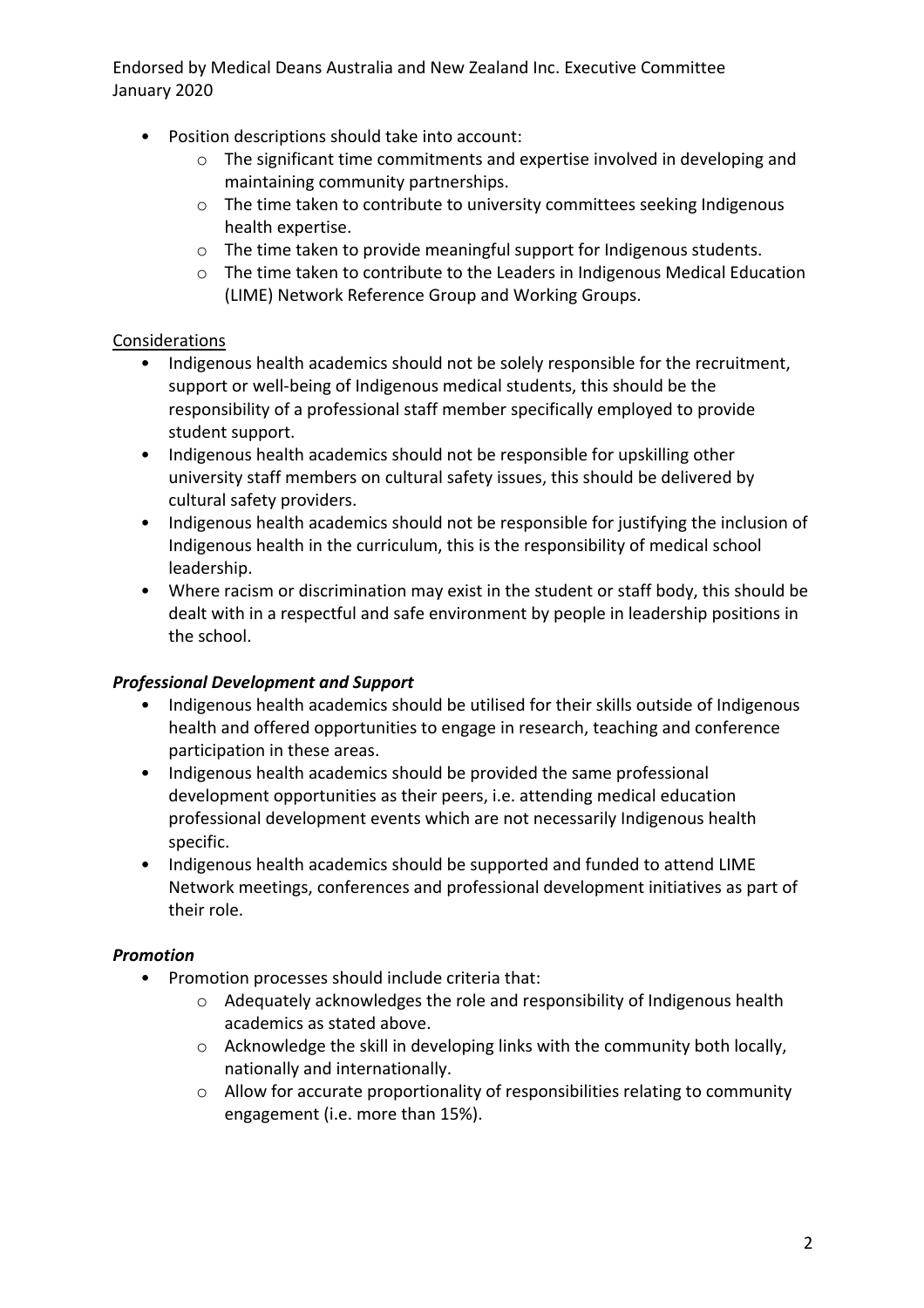## **RESOURCES**

- 1. Australian Medical Council (2012). 'Standards for Assessment and Accreditation of Primary Medical Programs.' Available at: https://www.amc.org.au/wpcontent/uploads/accreditation\_recognition/primary-medical-education/Standards-for-Assessment-and-Accreditation-of-Primary-Medical-Programs-by-the-Australian-Medical-Council-2012.pdf
- 2. Phillips, G (2004). 'The CDAMS Indigenous Health Curriculum Framework.' Available at: https://www.limenetwork.net.au/resources-lime-publications/curriculum-framework/
- 3. Australian Government Department of Health (2014). 'The Aboriginal and Torres Strait Islander Health Curriculum Framework.' Available at: https://www.health.gov.au/internet/main/publishing.nsf/Content/aboriginal-torresstrait-islander-health-curriculum-framework
- 4. National Aboriginal and Torres Strait Islander Unit of National Tertiary Education Union (2018). 'Second Report on Cultural respect, racial discrimination, lateral violence and related policy at Australia's universities.' Available at: www.nteu.org.au/atsi
- 5. Mason, J (2013). 'Review of Australian Government Health Workforce Programs: Strengthening Education and Training.' Available at: https://www1.health.gov.au/internet/main/publishing.nsf/Content/D26858F4B68834EA CA257BF0001A8DDC/\$File/Review%20of%20Health%20Workforce%20programs.pdf
- 6. Universities Australia (2011). Guiding Principles for the Development of Indigenous Cultural Competency in Australian Universities. Canberra, Universities Australia.